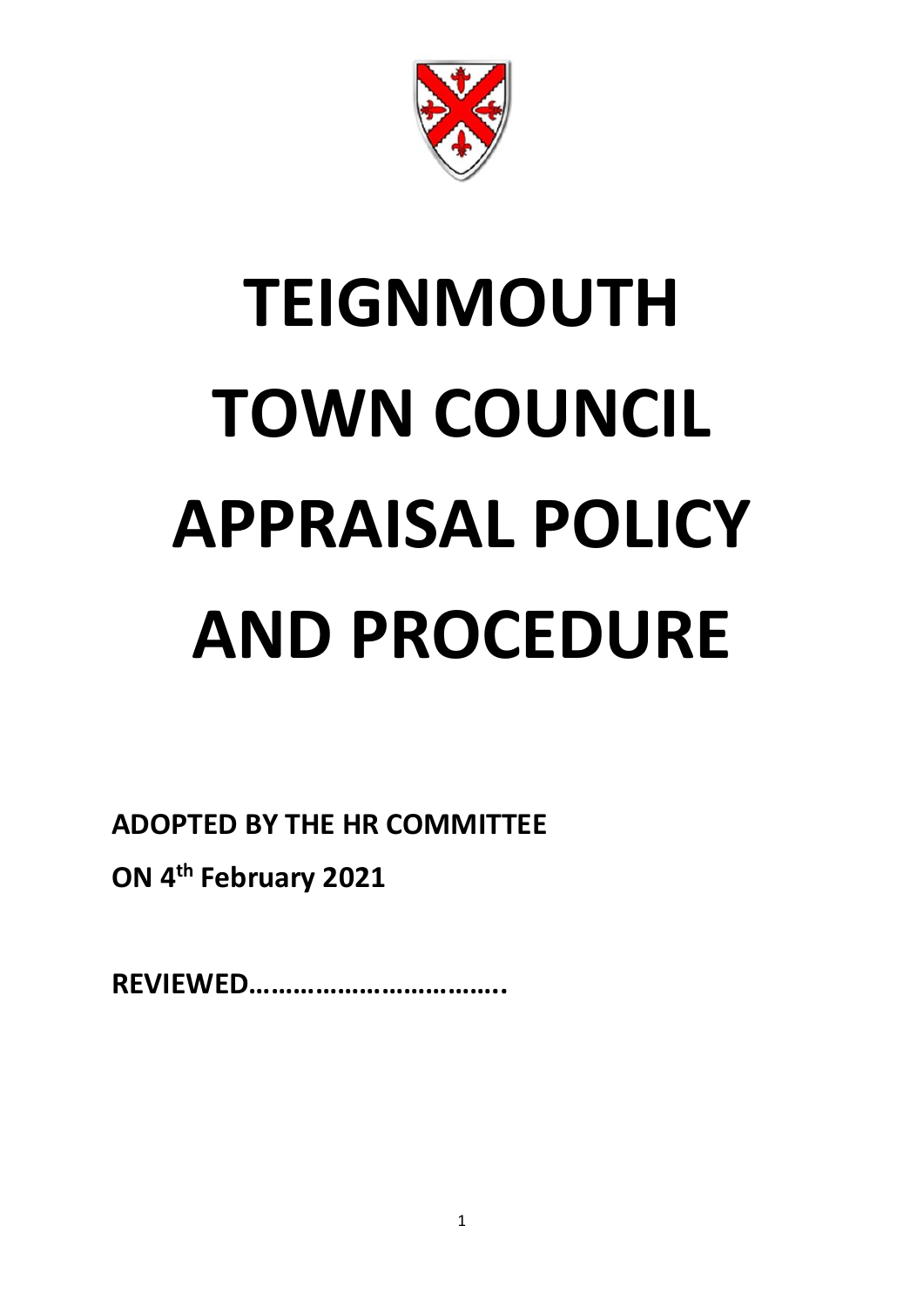

### **Appraisal Policy & Procedure**

#### **Aims of Policy**

The purpose of an appraisal scheme is to provide an opportunity for the Town Council staff and their line managers to discuss performance against set objectives and examine their personal development within the organisation.

In addition, by auditing the strengths and weaknesses in the role of staff members suggestions for improvement can be made. The appraisal scheme is designed to be a developmental tool and should not be seen as judgemental in any way. In this respect performance appraisal is kept apart from any salary review process.

This appraisal system will, in the first instance, be conducted through a meeting between the line manager and the staff member and a meeting will be arranged with the Chairman of the HR Committee if the need arises. The Town Clerk's appraisal will be carried out by the Chairman of the HR Committee.

#### **Procedures**

1. The appraisal cycle will be annual.

2. It will normally begin in March each year.

3. The appraisal process will be managed by the Town Clerk and where necessary the Chairman of the HR Committee.

4. The member of staff will complete the appraisal form (as attached) and forward this to their line manager.

5. The Town Clerk or line manager will complete their section of the form.

6. If at a prearranged meeting the parties agree on all aspects of the appraisal then this will be

signed off and as completed for the year.

#### **Substance of the Appraisal**

1. Targets set from the previous year will be reviewed.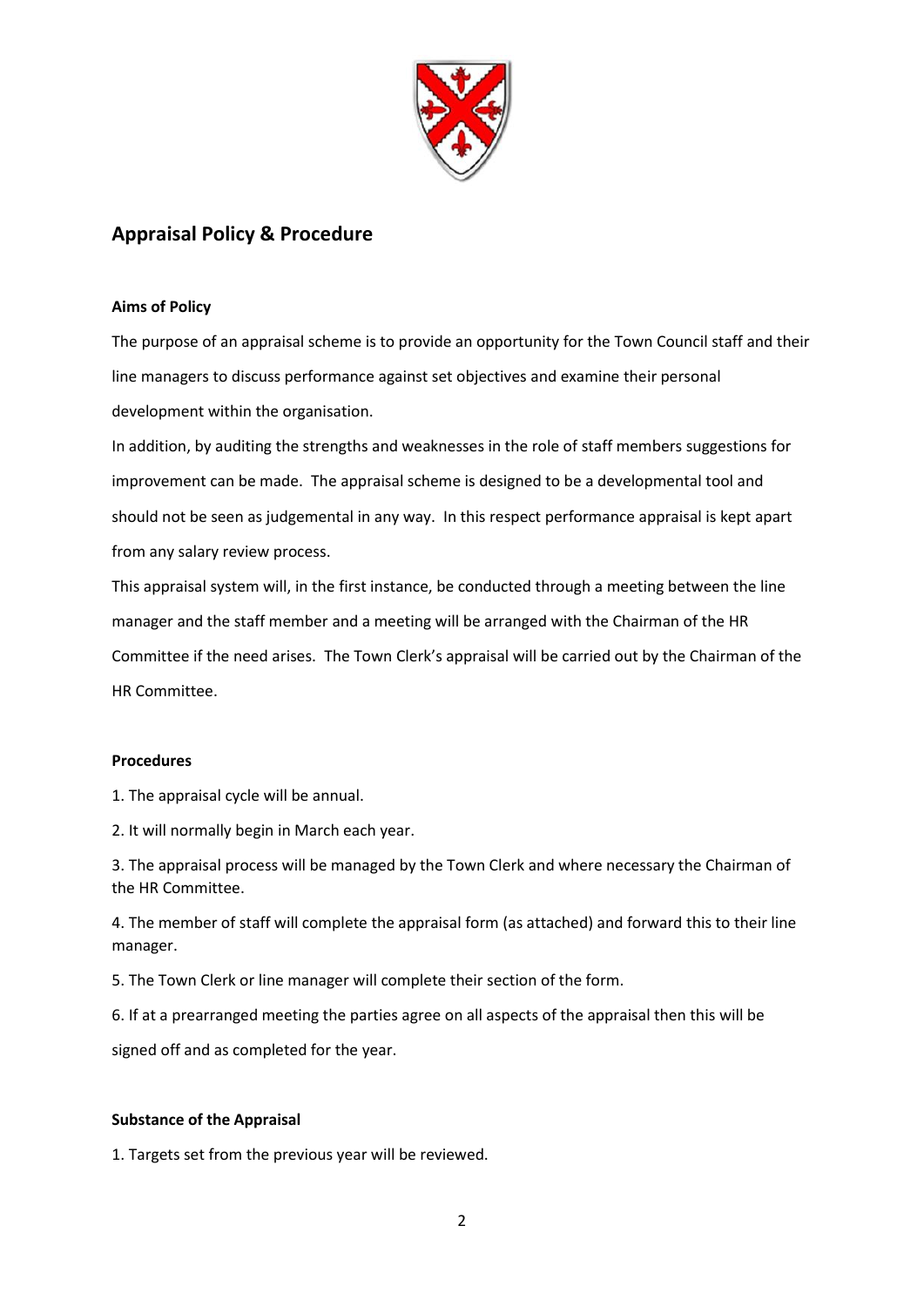

- 2. Joint review of performance evidenced.
- 3. Discussion of achievements and concerns.
- 4. Review of job description (if applicable).
- 5. Setting objectives (no limit on number).
- 6. Summary and agreement.

Objectives should be SMART (specific, measurable, achievable, relevant and time bounded). The results of the appraisal process will be recorded on the Performance Appraisal form, which is part of this Policy document. A copy of the form will be kept by both the appraiser and staff member.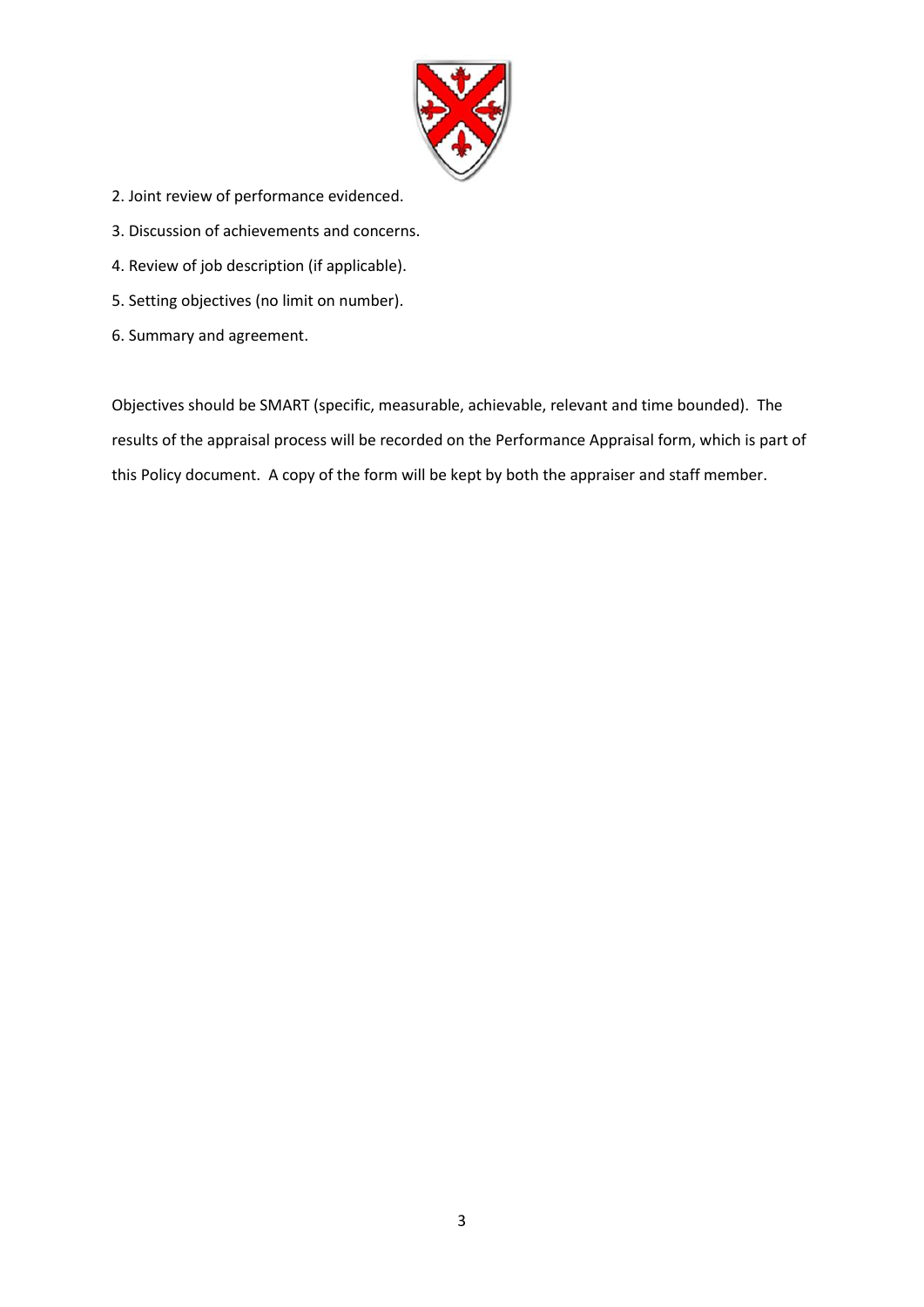

## **TEIGNMOUTH TOWN COUNCIL**

## **STAFF APPRAISAL FORM**

Grade:

Name: Job Title:

Date:

The purpose of the Town Council's appraisal process is to assess performance against agreed objectives and to identify training needs to ensure that staff reach their potential. Any appraisal is confidential and will involve the Town Clerk and Chairman of the HR Committee.

It is the Town Clerk's responsibility to ensure that the formal appraisal is carried out at least once every 12 months and progress is monitored in between formal appraisals.

| <b>Current Agreed Objectives</b> | <b>Date Achieved or Ongoing Activity</b> |  |  |
|----------------------------------|------------------------------------------|--|--|
|                                  |                                          |  |  |
|                                  |                                          |  |  |
|                                  |                                          |  |  |
|                                  |                                          |  |  |
|                                  |                                          |  |  |
|                                  |                                          |  |  |
|                                  |                                          |  |  |
|                                  |                                          |  |  |
|                                  |                                          |  |  |
|                                  |                                          |  |  |

**Employee's Comments on Current Objectives and Performance Over Last 12 months**